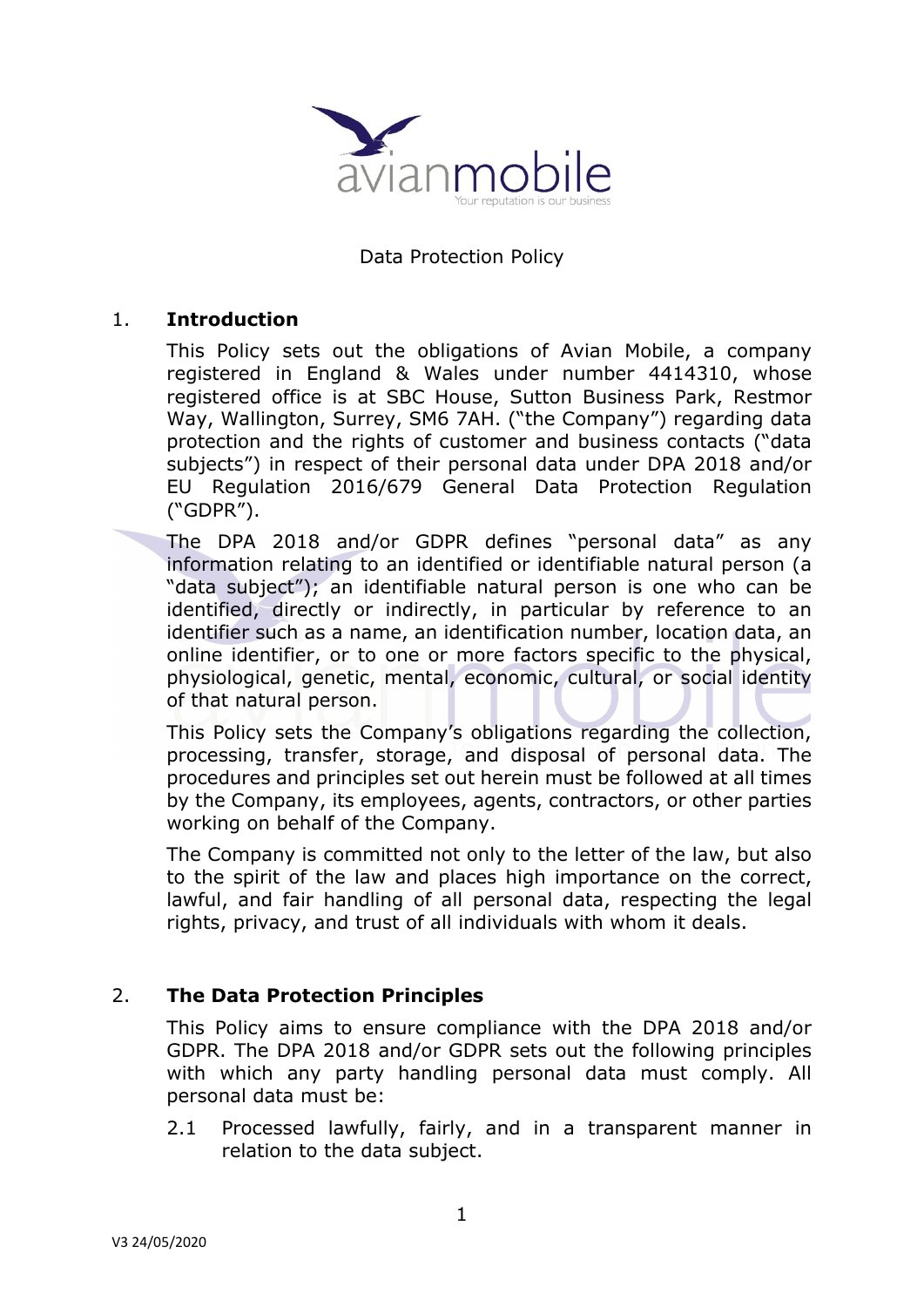- 2.2 Collected for specified, explicit, and legitimate purposes and not further processed in a manner that is incompatible with those purposes. Further process for archiving purposes in the public interest, scientific or historical research purposes or statistical purposes shall not be considered to be incompatible with the initial purposes.
- 2.3 Adequate, relevant, and limited to what is necessary in relation to the purposes for which it is processed.
- 2.4 Accurate and, where necessary, kept up to date. Every reasonable step must be taken to ensure that personal data that is inaccurate, having regard to the purposes for which it is processed, is erased, or rectified without delay.
- 2.5 Kept in a form which permits identification of data subjects for no longer than is necessary for the purposes for which the personal data is processed. Personal data may be stored for longer periods insofar as the personal data will be processed solely for archiving purposes in the public interest, scientific or historical research purposes, or statistical purposes, subject to implementation of the appropriate technical and organisational measures required by the DPA 2018 and/or GDPR in order to safeguard the rights and freedoms of the data subject.
- 2.6 Processed in a manner that ensures appropriate security of the personal data, including protection against unauthorised or unlawful processing and against accidental loss, destruction, or damage, using appropriate technical or organisational measures.

### 3. **The Rights of Data Subjects**

The DPA 2018 and/or GDPR sets out the following rights applicable to data subjects (please refer to the parts of this policy indicated for further details):

- 3.1 The right to be informed (Part 12).
- 3.2 The right of access (Part 13);
- 3.3 The right to rectification (Part 14);
- 3.4 The right to erasure (also known as the 'right to be forgotten') (Part 15);
- 3.5 The right to restrict processing (Part 16);
- 3.6 The right to data portability (Part 17);
- 3.7 The right to object (Part 18); and
- 3.8 Rights with respect to automated decision-making and profiling (Parts 19 and 20).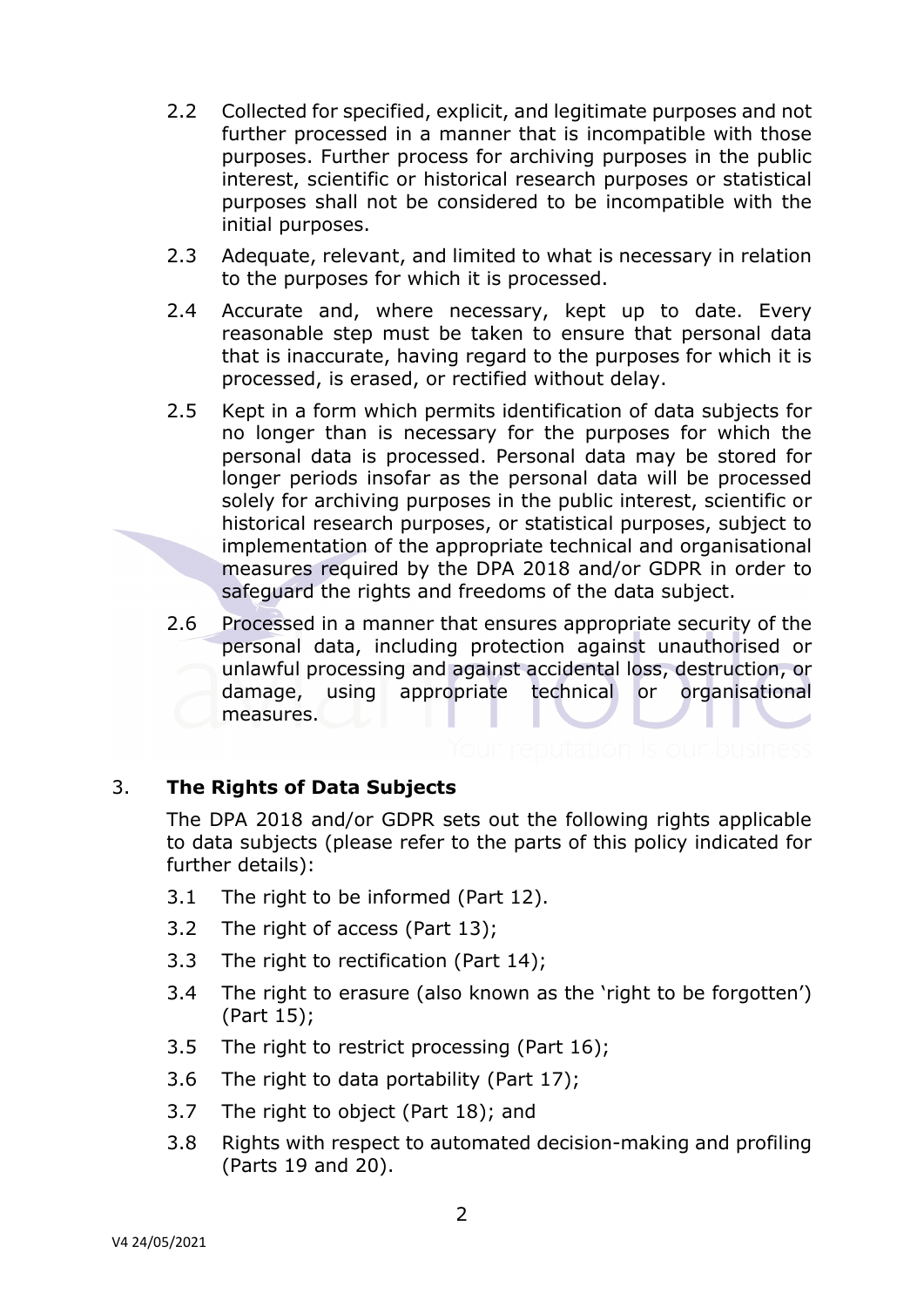## 4. **Lawful, Fair, and Transparent Data Processing**

- 4.1 The DPA 2018 and/or GDPR seeks to ensure that personal data is processed lawfully, fairly, and transparently, without adversely affecting the rights of the data subject. The DPA 2018 and/or GDPR states that processing of personal data shall be lawful if at least one of the following applies:
	- 4.1.1 The data subject has given consent to the processing of their personal data for one or more specific purposes;
	- 4.1.2 The processing is necessary for the performance of a contract to which the data subject is a party, or in order to take steps at the request of the data subject prior to entering into a contract with them;
	- 4.1.3 The processing is necessary for compliance with a legal obligation to which the data controller is subject;
	- 4.1.4 The processing is necessary to protect the vital interests of the data subject or of another natural person;
	- 4.1.5 The processing is necessary for the performance of a task carried out in the public interest or in the exercise of official authority vested in the data controller; or
	- 4.1.6 The processing is necessary for the purposes of the legitimate interests pursued by the data controller or by a third party, except where such interests are overridden by the fundamental rights and freedoms of the data subject which require protection of personal data, in particular where the data subject is a child.
- 4.2 If the personal data in question is "special category data" (also known as "sensitive personal data") (for example, data concerning the data subject's race, ethnicity, politics, religion, trade union membership, genetics, biometrics (if used for ID purposes), health, sex life, or sexual orientation), at least one of the following conditions must be met:
	- 4.2.1 The data subject has given their explicit consent to the processing of such data for one or more specified purposes (unless EU or EU Member State law prohibits them from doing so);
	- 4.2.2 The processing is necessary for the purpose of carrying out the obligations and exercising specific rights of the data controller or of the data subject in the field of employment, social security, and social protection law (insofar as it is authorised by EU or EU Member State law or a collective agreement pursuant to EU Member State law which provides for appropriate safeguards for the fundamental rights and interests of the data subject);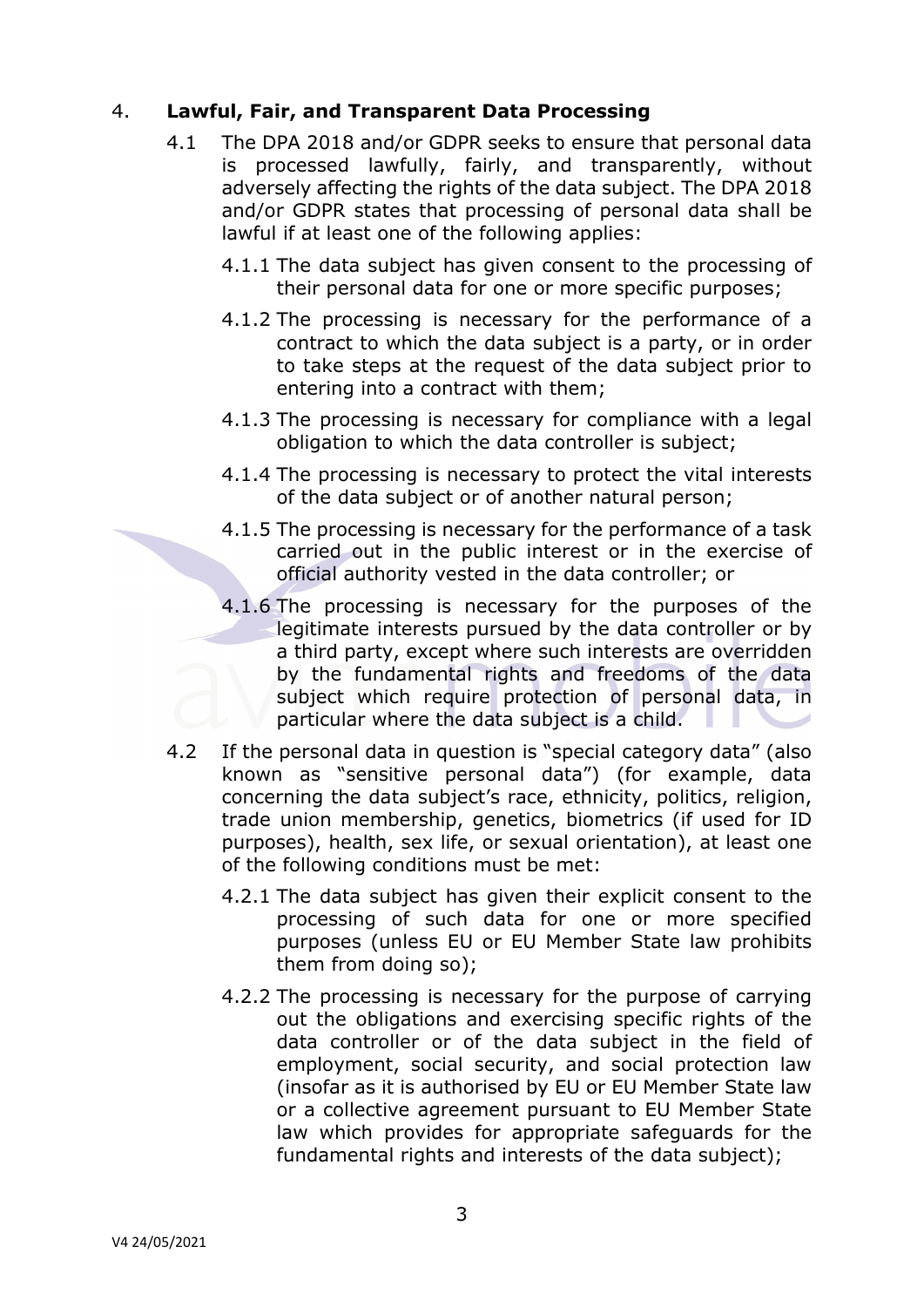- 4.2.3 The processing is necessary to protect the vital interests of the data subject or of another natural person where the data subject is physically or legally incapable of giving consent;
- 4.2.4 The data controller is a foundation, association, or other non-profit body with a political, philosophical, religious, or trade union aim, and the processing is carried out in the course of its legitimate activities, provided that the processing relates solely to the members or former members of that body or to persons who have regular contact with it in connection with its purposes and that the personal data is not disclosed outside the body without the consent of the data subjects;
- 4.2.5 The processing relates to personal data which is clearly made public by the data subject;
- 4.2.6 The processing is necessary for the conduct of legal claims or whenever courts are acting in their judicial capacity;
- 4.2.7 The processing is necessary for substantial public interest reasons, on the basis of EU or EU Member State law which shall be proportionate to the aim pursued, shall respect the essence of the right to data protection, and shall provide for suitable and specific measures to safeguard the fundamental rights and interests of the data subject;
- 4.2.8 The processing is necessary for the purposes of preventative or occupational medicine, for the assessment of the working capacity of an employee, for medical diagnosis, for the provision of health or social care or treatment, or the management of health or social care systems or services on the basis of EU or EU Member State law or pursuant to a contract with a health professional, subject to the conditions and safeguards referred to in DPA 2018 and/or Article 9(3) of the GDPR;
- 4.2.9 The processing is necessary for public interest reasons in the area of public health, for example, protecting against serious cross-border threats to health or ensuring high standards of quality and safety of health care and of medicinal products or medical devices, on the basis of EU or EU Member State law which provides for suitable and specific measures to safeguard the rights and freedoms of the data subject (in particular, professional secrecy); or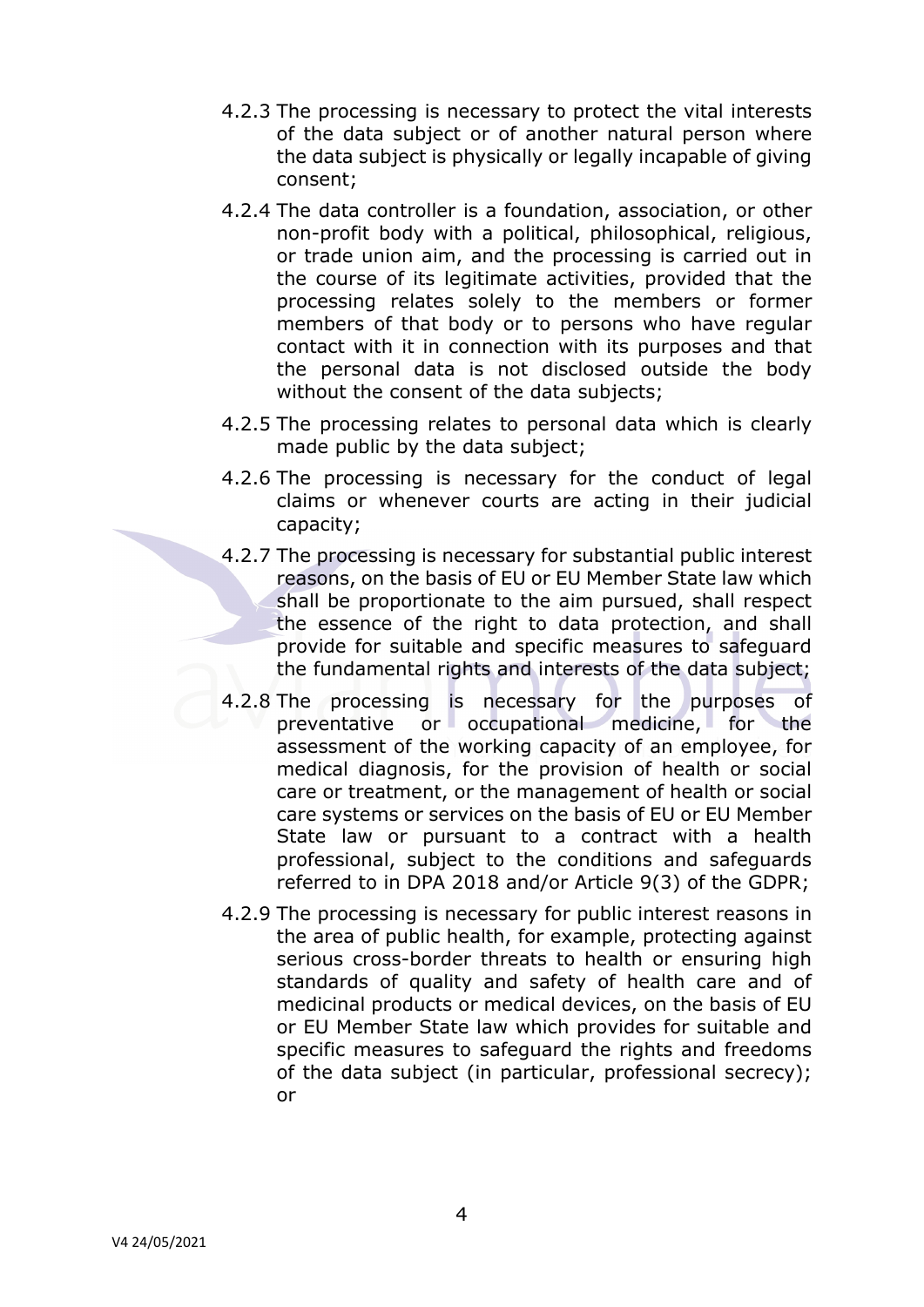4.2.10 The processing is necessary for archiving purposes in the public interest, scientific or historical research purposes, or statistical purposes in accordance with DPA 2018 and/or Article 89(1) of the GDPR based on EU or EU Member State law which shall be proportionate to the aim pursued, respect the essence of the right to data protection, and provide for suitable and specific measures to safeguard the fundamental rights and the interests of the data subject.

## 5. **Specified, Explicit, and Legitimate Purposes**

5.1 The Company collects and processes the personal data set out in Part 20 of this Policy. This includes:

5.1.1 Personal data collected directly from data subjects

- 5.2 The Company only collects, processes, and holds personal data for the specific purposes set out in Part 21 of this Policy (or for other purposes expressly permitted by the DPA 2018 and/or GDPR).
- 5.3 Data subjects are kept informed at all times of the purpose or purposes for which the Company uses their personal data. Please refer to Part 12 for more information on keeping data subjects informed.

# 6. **Adequate, Relevant, and Limited Data Processing**

The Company will only collect and process personal data for and to the extent necessary for the specific purpose or purposes of which data subjects have been informed (or will be informed) as under Part 5, above, and as set out in Part 21, below.

# 7. **Accuracy of Data and Keeping Data Up-to-Date**

- 7.1 The Company shall ensure that all personal data collected, processed, and held by it is kept accurate and up-to-date. This includes, but is not limited to, the rectification of personal data at the request of a data subject, as set out in Part 14, below.
- 7.2 The accuracy of personal data shall be checked when it is collected and at regular intervals thereafter. If any personal data is found to be inaccurate or out-of-date, all reasonable steps will be taken without delay to amend or erase that data, as appropriate.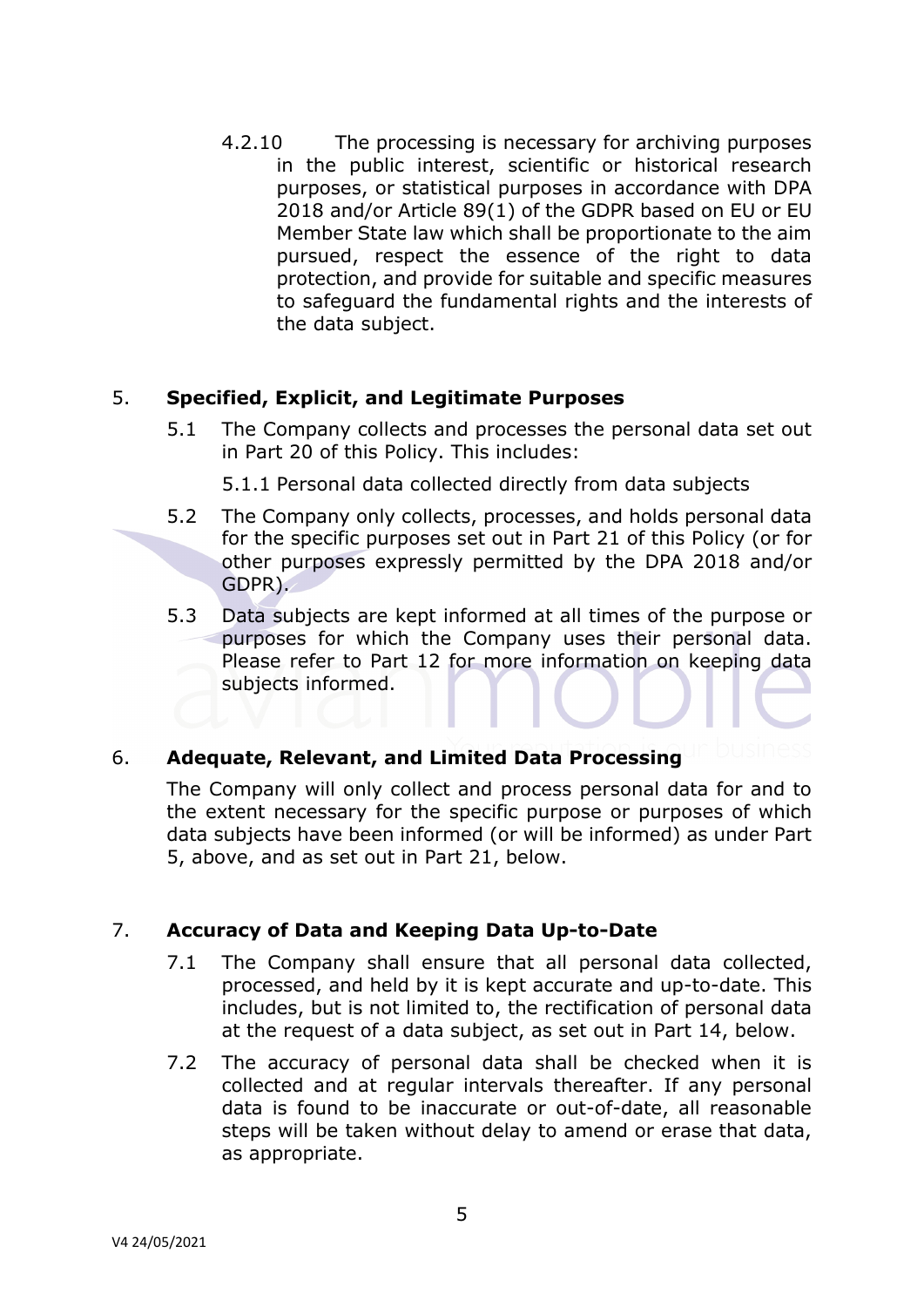### 8. **Data Retention**

- 8.1 The Company shall not keep personal data for any longer than is necessary in light of the purpose or purposes for which that personal data was originally collected, held, and processed.
- 8.2 When personal data is no longer required, all reasonable steps will be taken to erase or otherwise dispose of it without delay.
- 8.3 For full details of the Company's approach to data retention, including retention periods for specific personal data types held by the Company, please refer to our Data Retention Policy.

## 9. **Secure Processing**

The Company shall ensure that all personal data collected, held, and processed is kept secure and protected against unauthorised or unlawful processing and against accidental loss, destruction, or damage. Further details of the technical and organisational measures which shall be taken are provided in Parts 22 to 27 of this Policy.

# 10. **Accountability and Record-Keeping**

10.1 The Company's Data Protection Officer is Pat Baker, pat.baker@avianmobile.co.uk.

 $\mathcal{L}_{\mathcal{A}}$ 

- 10.2 The Data Protection Officer shall be responsible for overseeing the implementation of this Policy and for monitoring compliance with this Policy, the Company's other data protection-related policies, and with the DPA 2018 and/or GDPR and other applicable data protection legislation.
- 10.3 The Company shall keep written internal records of all personal data collection, holding, and processing, which shall incorporate the following information:
	- 10.3.1 The name and details of the Company, its Data Protection Officer, and any applicable third-party data processors;
	- 10.3.2 The purposes for which the Company collects, holds, and processes personal data;
	- 10.3.3 Details of the categories of personal data collected, held, and processed by the Company, and the categories of data subject to which that personal data relates;
	- 10.3.4 Details of any transfers of personal data to non-EEA countries including all mechanisms and security safeguards;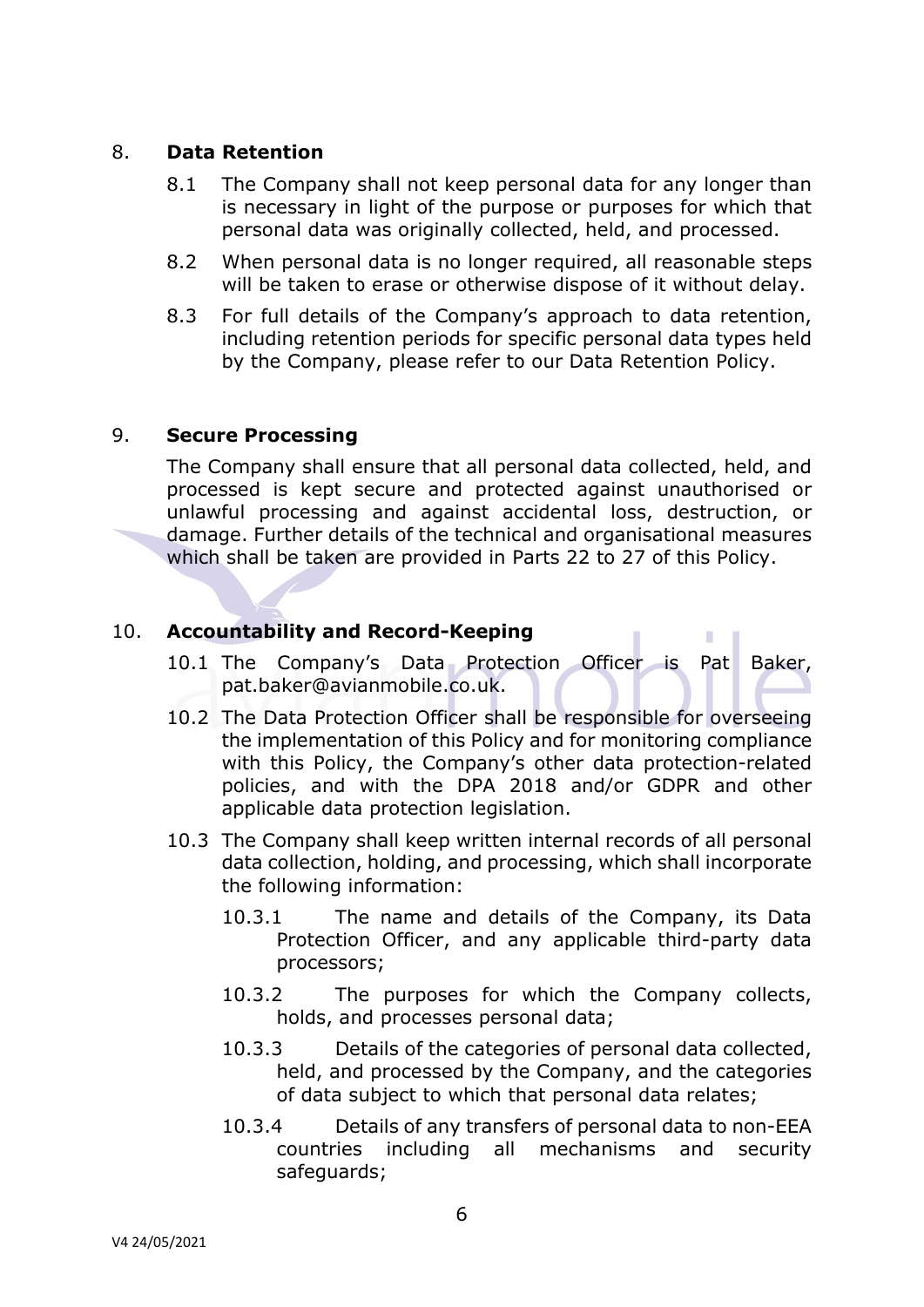- 10.3.5 Details of how long personal data will be retained by the Company (please refer to the Company's Data Retention Policy); and
- 10.3.6 Detailed descriptions of all technical and organisational measures taken by the Company to ensure the security of personal data.

## 11. **Data Protection Impact Assessments**

- 11.1 The Company shall carry out Data Protection Impact Assessments for any and all new projects and/or new uses of personal data which involve the use of new technologies and the processing involved is likely to result in a high risk to the rights and freedoms of data subjects under the DPA 2018 and/or GDPR.
- 11.2 Data Protection Impact Assessments shall be overseen by the Data Protection Officer and shall address the following:
	- 11.2.1 The type(s) of personal data that will be collected, held, and processed;
	- 11.2.2 The purpose(s) for which personal data is to be used;

I

- 11.2.3 The Company's objectives;
- 11.2.4 How personal data is to be used;
- 11.2.5 The parties (internal and/or external) who are to be consulted;
- 11.2.6 The necessity and proportionality of the data processing with respect to the purpose(s) for which it is being processed;
- 11.2.7 Risks posed to data subjects;
- 11.2.8 Risks posed both within and to the Company; and
- 11.2.9 Proposed measures to minimise and handle identified risks.

### 12. **Keeping Data Subjects Informed**

- 12.1 The Company shall provide the information set out in Part 12.2 to every data subject:
	- 12.1.1 Where personal data is collected directly from data subjects, those data subjects will be informed of its purpose at the time of collection; and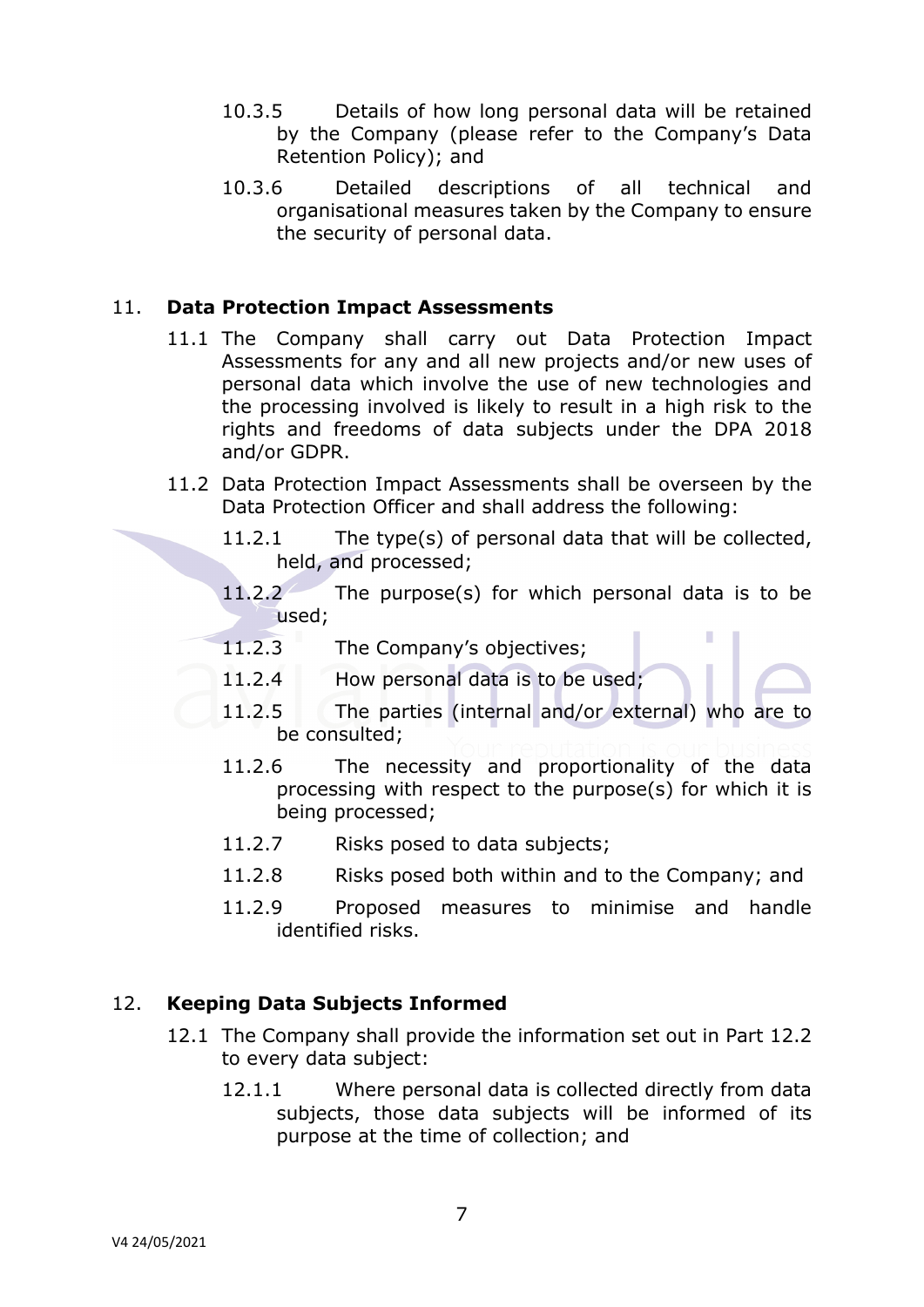- 12.1.2 Where personal data is obtained from a third party, the relevant data subjects will be informed of its purpose:
- a) if the personal data is used to communicate with the data subject, when the first communication is made; or
- b) if the personal data is to be transferred to another party, before that transfer is made; or
- c) as soon as reasonably possible and in any event not more than one month after the personal data is obtained.
- 12.2 The following information shall be provided:
	- 12.2.1 Details of the Company including, but not limited to, the identity of its Data Protection Officer;
	- 12.2.2 The purpose(s) for which the personal data is being collected and will be processed (as detailed in Part 21 of this Policy) and the legal basis justifying that collection and processing;
	- 12.2.3 Where applicable, the legitimate interests upon which the Company is justifying its collection and processing of the personal data;
	- 12.2.4 Where the personal data is not obtained directly from the data subject, the categories of personal data collected and processed;
	- 12.2.5 Where the personal data is to be transferred to one or more third parties, details of those parties;
	- 12.2.6 Where the personal data is to be transferred to a third party that is located outside of the European Economic Area (the "EEA"), details of that transfer, including but not limited to the safeguards in place (see Part 28 of this Policy for further details);
	- 12.2.7 Details of data retention;
	- 12.2.8 Details of the data subject's rights under the DPA 2018 and/or GDPR;
	- 12.2.9 Details of the data subject's right to withdraw their consent to the Company's processing of their personal data at any time;
	- 12.2.10 Details of the data subject's right to complain to the Information Commissioner's Office (the "supervisory authority" under the DPA 2018 and/or GDPR);
	- 12.2.11 Where applicable, details of any legal or contractual requirement or obligation necessitating the collection and processing of the personal data and details of any consequences of failing to provide it; and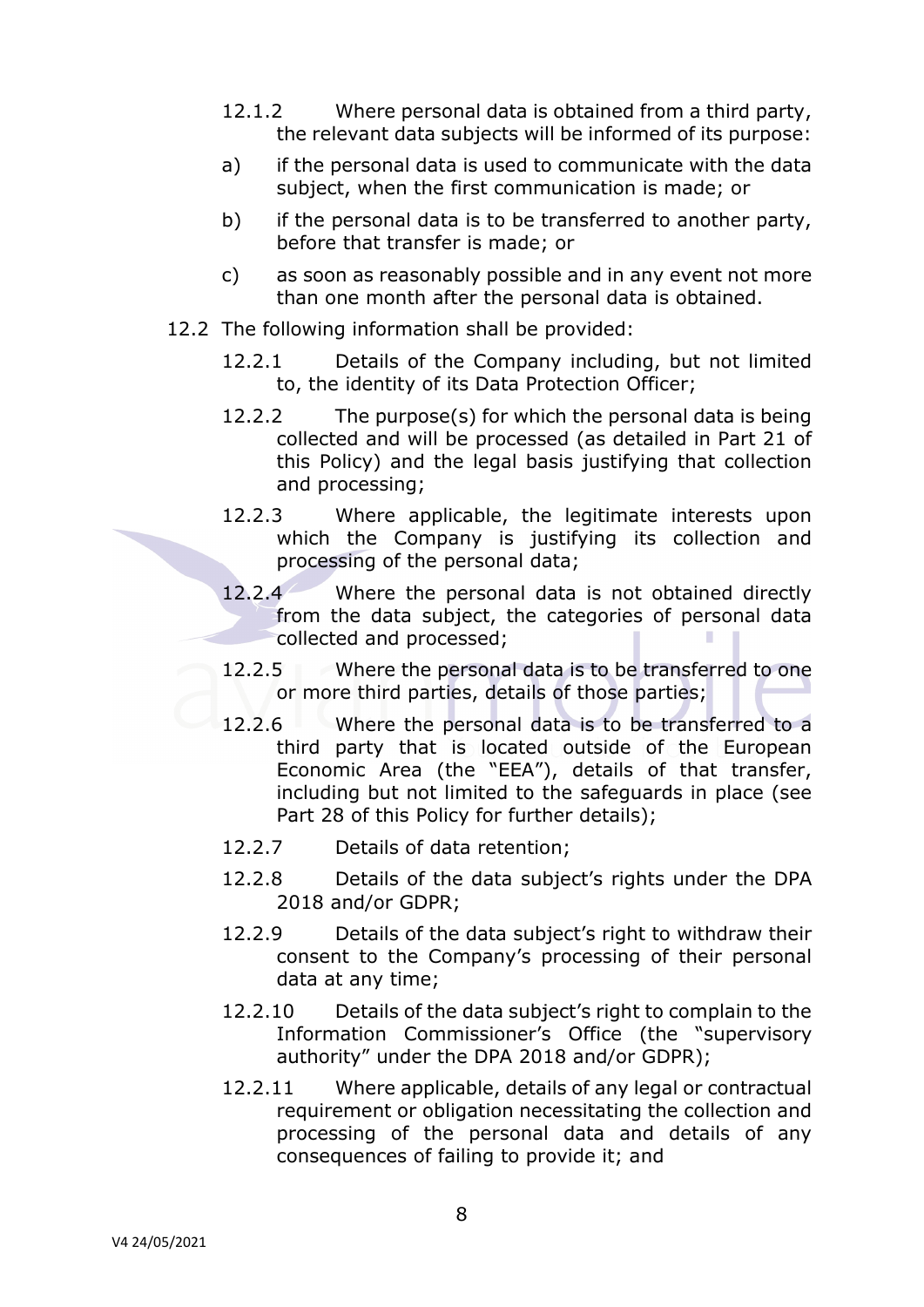12.2.12 Details of any automated decision-making or profiling that will take place using the personal data, including information on how decisions will be made, the significance of those decisions, and any consequences.

## 13. **Data Subject Access**

- 13.1 Data subjects may make subject access requests ("SARs") at any time to find out more about the personal data which the Company holds about them, what it is doing with that personal data, and why.
- 13.2 Employees wishing to make a SAR should do using a Subject Access Request Form, sending the form to the Company's Data Protection Officer at info@avianmobile.co.uk (attn Pat Baker).
- 13.3 Responses to SARs shall normally be made within one month of receipt, however this may be extended by up to two months if the SAR is complex and/or numerous requests are made. If such additional time is required, the data subject shall be informed.
- 13.4 All SARs received shall be handled by the Company's Data Protection Officer.
- 13.5 The Company does not charge a fee for the handling of normal SARs. The Company reserves the right to charge reasonable fees for additional copies of information that has already been supplied to a data subject, and for requests that are manifestly unfounded or excessive, particularly where such requests are repetitive.

### 14. **Rectification of Personal Data**

- 14.1 Data subjects have the right to require the Company to rectify any of their personal data that is inaccurate or incomplete.
- 14.2 The Company shall rectify the personal data in question, and inform the data subject of that rectification, within one month of the data subject informing the Company of the issue. The period can be extended by up to two months in the case of complex requests. If such additional time is required, the data subject shall be informed.
- 14.3 In the event that any affected personal data has been disclosed to third parties, those parties shall be informed of any rectification that must be made to that personal data.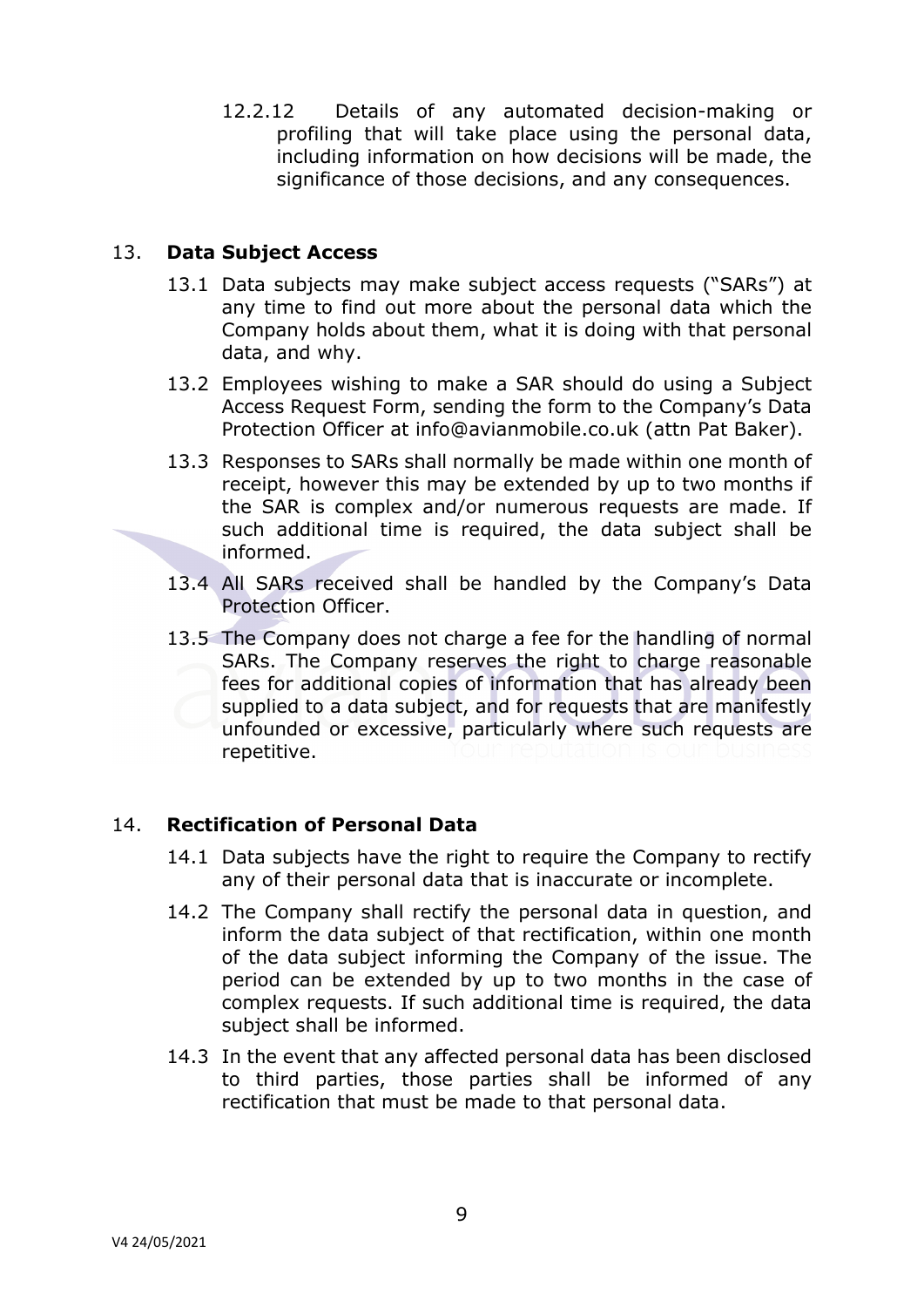## 15. **Erasure of Personal Data**

- 15.1 Data subjects have the right to request that the Company erases the personal data it holds about them in the following circumstances:
	- 15.1.1 It is no longer necessary for the Company to hold that personal data with respect to the purpose(s) for which it was originally collected or processed;
	- 15.1.2 The data subject wishes to withdraw their consent to the Company holding and processing their personal data;
	- 15.1.3 The data subject objects to the Company holding and processing their personal data (and there is no overriding legitimate interest to allow the Company to continue doing so) (see Part 18 of this Policy for further details concerning the right to object);
	- 15.1.4 The personal data has been processed unlawfully;
	- 15.1.5 The personal data needs to be erased in order for the Company to comply with a particular legal obligation**.**
- 15.2 Unless the Company has reasonable grounds to refuse to erase personal data, all requests for erasure shall be complied with, and the data subject informed of the erasure, within one month of receipt of the data subject's request. The period can be extended by up to two months in the case of complex requests. If such additional time is required, the data subject shall be informed.
- 15.3 In the event that any personal data that is to be erased in response to a data subject's request has been disclosed to third parties, those parties shall be informed of the erasure (unless it is impossible or would require disproportionate effort to do so).

### 16. **Restriction of Personal Data Processing**

- 16.1 Data subjects may request that the Company ceases processing the personal data it holds about them. If a data subject makes such a request, the Company shall retain only the amount of personal data concerning that data subject (if any) that is necessary to ensure that the personal data in question is not processed further.
- 16.2 In the event that any affected personal data has been disclosed to third parties, those parties shall be informed of the applicable restrictions on processing it (unless it is impossible or would require disproportionate effort to do so).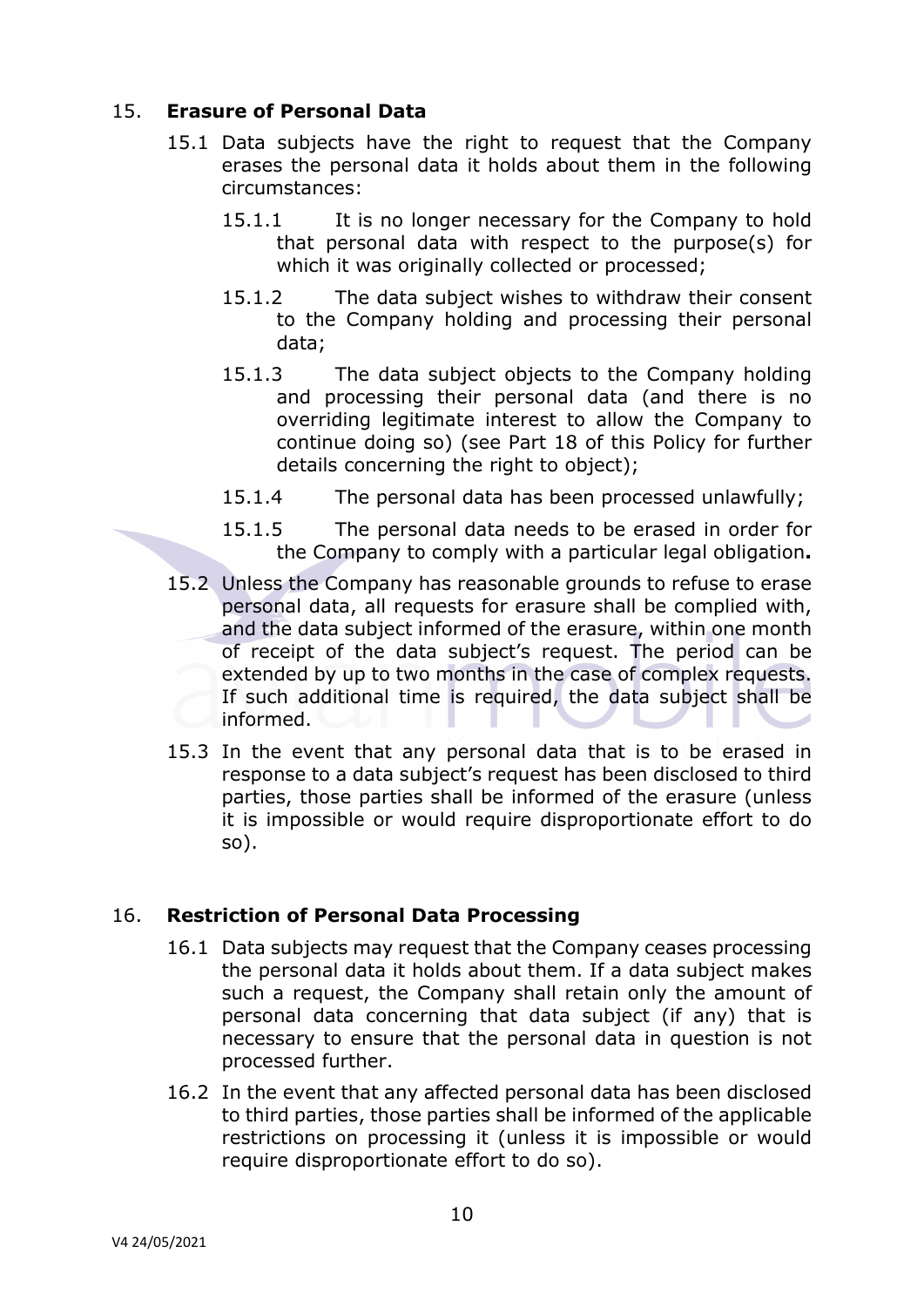## 17. **Objections to Personal Data Processing**

- 17.1 Data subjects have the right to object to the Company processing their personal data based on legitimate interests, direct marketing (including profiling).
- 17.2 Where a data subject objects to the Company processing their personal data based on its legitimate interests, the Company shall cease such processing immediately, unless it can be demonstrated that the Company's legitimate grounds for such processing override the data subject's interests, rights, and freedoms, or that the processing is necessary for the conduct of legal claims.
- 17.3 Where a data subject objects to the Company processing their personal data for direct marketing purposes, the Company shall cease such processing immediately.

## 18. **Personal Data Collected, Held, and Processed**

Personal data collected by our company can vary and is specified by each individual client.

Data is held by us in a secure, temperature controlled server room which is accessed via key fob.

I.

#### 19. **Data Security - Transferring Personal Data and Communications**

The Company shall ensure that the following measures are taken with respect to all communications and other transfers involving personal data:

- 19.1 All emails containing personal data must be encrypted;
- 19.2 All emails containing personal data must be marked "confidential";
- 19.3 Personal data may be transmitted over secure networks only; transmission over unsecured networks is not permitted in any circumstances;
- 19.4 Personal data may not be transmitted over a wireless network if there is a wired alternative that is reasonably practicable;
- 19.5 Personal data contained in the body of an email, whether sent or received, should be copied from the body of that email and stored securely. The email itself should be deleted. All temporary files associated therewith should also be deleted;
- 19.6 Where personal data is to be sent by facsimile transmission the recipient should be informed in advance of the transmission and should be waiting by the fax machine to receive the data;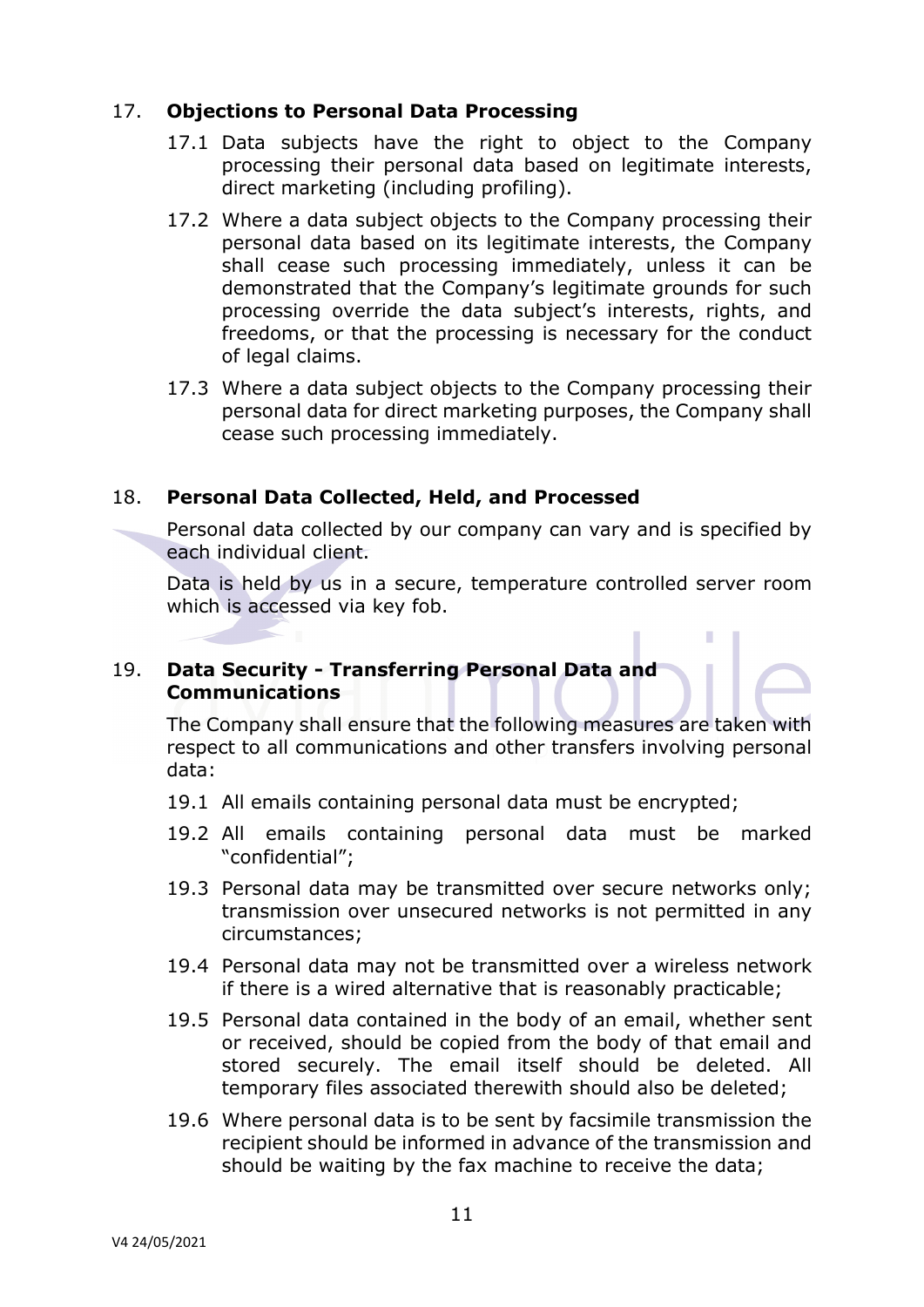- 19.7 Where personal data is to be transferred in hardcopy form it should be passed directly to the recipient or sent using secure signed for service / hand delivered; and
- 19.8 All personal data to be transferred physically, whether in hardcopy form or on removable electronic media shall be transferred in a suitable container marked "confidential".

### 20. **Data Security - Storage**

The Company shall ensure that the following measures are taken with respect to the storage of personal data:

- 20.1 All electronic copies of personal data should be stored securely using passwords and AES 256 BIT data encryption;
- 20.2 All hardcopies of personal data, along with any electronic copies stored on physical, removable media should be stored securely in a locked box, drawer, cabinet, or similar;
- 20.3 All personal data stored electronically should be backed up daily with backups stored onsite and offsite. All backups should be encrypted using AES 256 Bit;
- 20.4 No personal data should be stored on any mobile device (including, but not limited to, laptops, tablets, and smartphones), whether such device belongs to the Company or otherwise without the formal written approval of Andrew Price, info@avianmobile.co.uk and, in the event of such approval, strictly in accordance with all instructions and limitations described at the time the approval is given, and for no longer than is absolutely necessary; and
- 20.5 No personal data should be transferred to any device personally belonging to an employee and personal data may only be transferred to devices belonging to agents, contractors, or other parties working on behalf of the Company where the party in question has agreed to comply fully with the letter and spirit of this Policy and of the DPA 2018 and/or GDPR (which may include demonstrating to the Company that all suitable technical and organisational measures have been taken).

### 21. **Data Security - Disposal**

When any personal data is to be erased or otherwise disposed of for any reason (including where copies have been made and are no longer needed), it should be securely deleted and disposed of. For further information on the deletion and disposal of personal data, please refer to the Company's Data Retention Policy.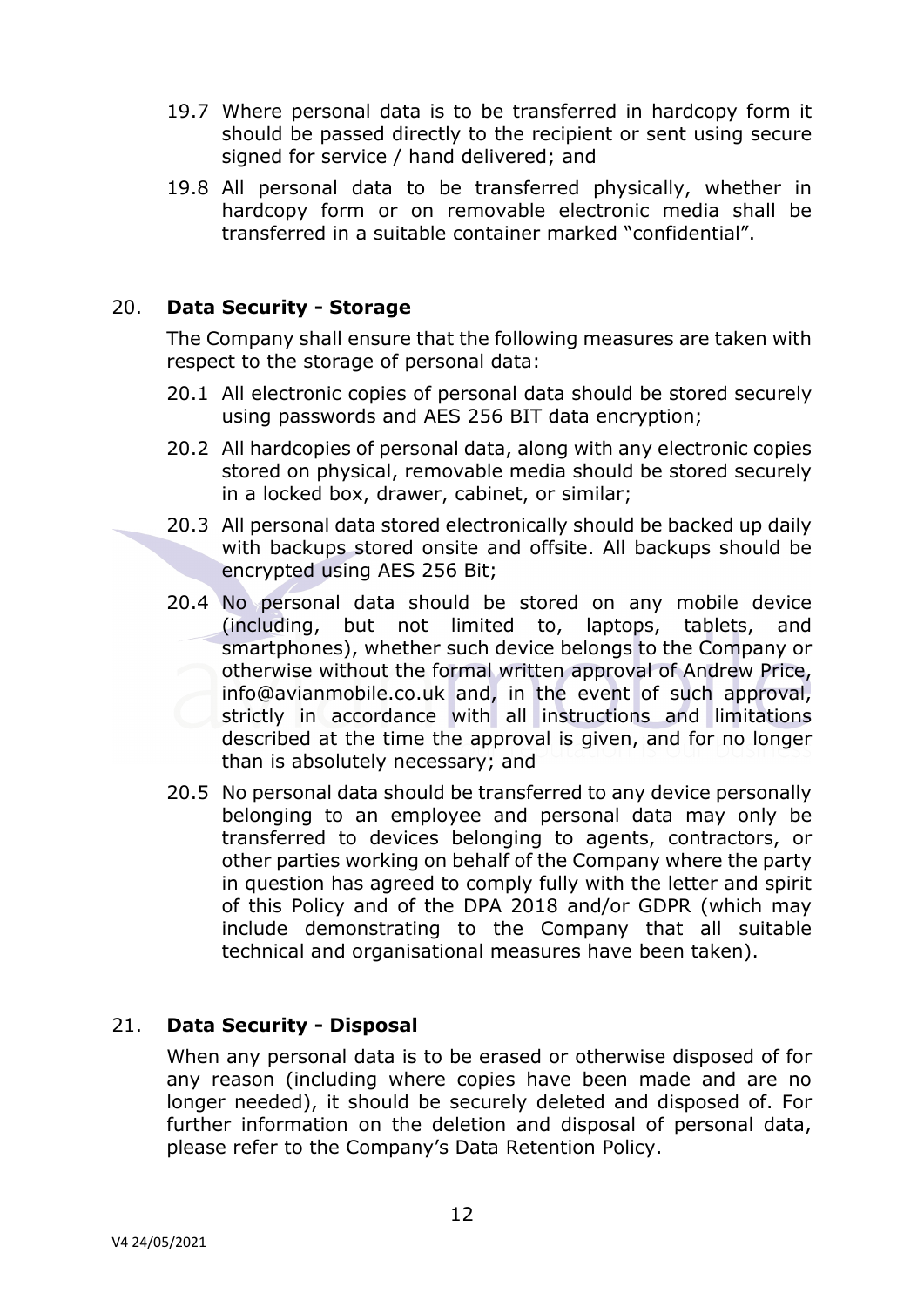## 22. **Data Security - Use of Personal Data**

The Company shall ensure that the following measures are taken with respect to the use of personal data:

- 22.1 No personal data may be shared informally and if an employee, agent, sub-contractor, or other party working on behalf of the Company requires access to any personal data that they do not already have access to, such access should be formally requested from Andrew Price, info@avianmobile.co.uk;
- 22.2 No personal data may be transferred to any employees, agents, contractors, or other parties, whether such parties are working on behalf of the Company or not, without the authorisation of Andrew Price, info@avianmobile.co.uk;
- 22.3 Personal data must be handled with care at all times and should not be left unattended or on view to unauthorised employees, agents, sub-contractors, or other parties at any time;
- 22.4 If personal data is being viewed on a computer screen and the computer in question is to be left unattended for any period of time, the user must lock the computer and screen before leaving it; and
- 22.5 Where personal data held by the Company is used for marketing purposes, it shall be the responsibility of Data Protection Officer to ensure that the appropriate consent is obtained and that no data subjects have opted out, whether directly or via a third-party service such as the TPS.

### 23. **Data Security - IT Security**

The Company shall ensure that the following measures are taken with respect to IT and information security:

- 23.1 All passwords used to protect personal data should be changed regularly and should not use words or phrases that can be easily guessed or otherwise compromised. All passwords must contain a combination of uppercase and lowercase letters, numbers, and symbols. All software used by the Company is designed to require such passwords;
- 23.2 Under no circumstances should any passwords be written down or shared between any employees, agents, contractors, or other parties working on behalf of the Company, irrespective of seniority or department. If a password is forgotten, it must be reset using the applicable method. IT staff do not have access to passwords;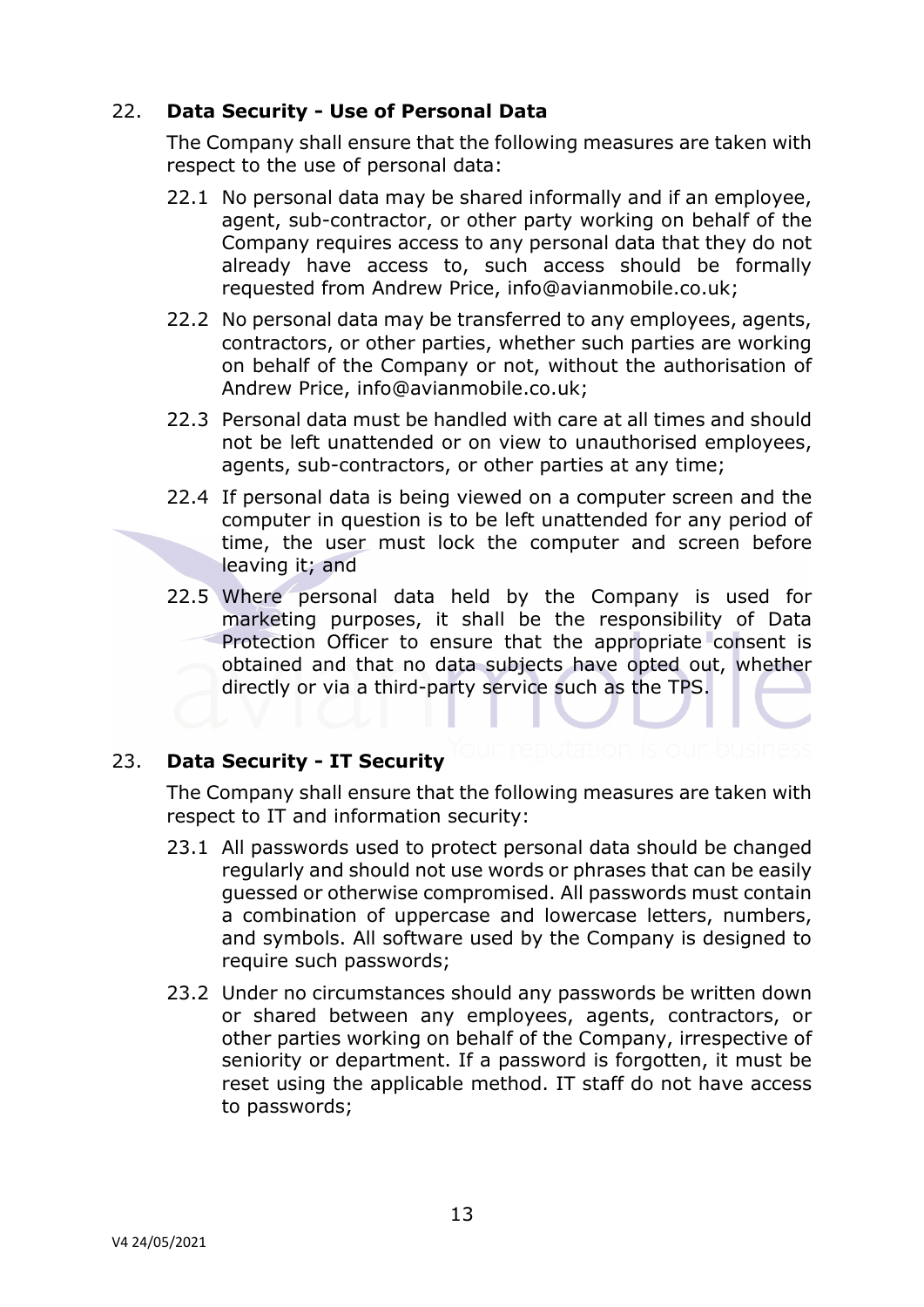- 23.3 All software (including, but not limited to, applications and operating systems) shall be kept up-to-date. The Company's IT staff shall be responsible for installing any and all securityrelated updates not more than 14 days after the updates are made available by the publisher or manufacturer or as soon as reasonably and practically possible, unless there are valid technical reasons not to do so; and
- 23.4 No software may be installed on any Company-owned computer or device without the prior approval of the IT Manager or Director.

### 24. **Organisational Measures**

The Company shall ensure that the following measures are taken with respect to the collection, holding, and processing of personal data:

- 24.1 All employees, agents, contractors, or other parties working on behalf of the Company shall be made fully aware of both their individual responsibilities and the Company's responsibilities under the DPA 2018 and/or GDPR and under this Policy, and shall be provided with a copy of this Policy;
- 24.2 Only employees, agents, sub-contractors, or other parties working on behalf of the Company that need access to, and use of, personal data in order to carry out their assigned duties correctly shall have access to personal data held by the Company;
- 24.3 All employees, agents, contractors, or other parties working on behalf of the Company handling personal data will be appropriately trained to do so;
- 24.4 All employees, agents, contractors, or other parties working on behalf of the Company handling personal data will be appropriately supervised;
- 24.5 All employees, agents, contractors, or other parties working on behalf of the Company handling personal data shall be required and encouraged to exercise care, caution, and discretion when discussing work-related matters that relate to personal data, whether in the workplace or otherwise;
- 24.6 Methods of collecting, holding, and processing personal data shall be regularly evaluated and reviewed;
- 24.7 All personal data held by the Company shall be reviewed periodically, as set out in the Company's Data Retention Policy;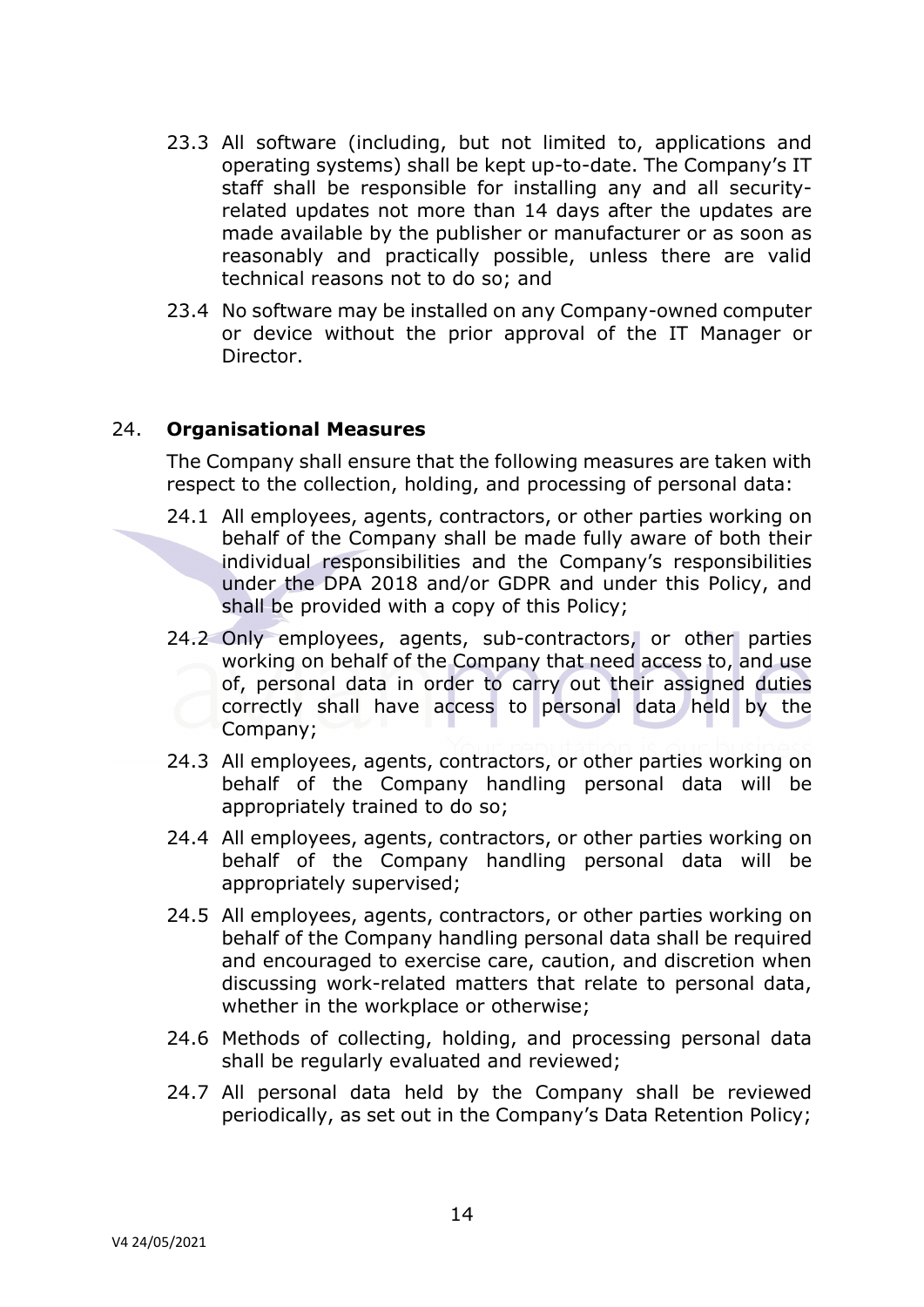- 24.8 The performance of those employees, agents, contractors, or other parties working on behalf of the Company handling personal data shall be regularly evaluated and reviewed;
- 24.9 All employees, agents, contractors, or other parties working on behalf of the Company handling personal data will be bound to do so in accordance with the principles of the DPA 2018 and/or GDPR and this Policy by contract;
- 24.10All agents, contractors, or other parties working on behalf of the Company handling personal data must ensure that any and all of their employees who are involved in the processing of personal data are held to the same conditions as those relevant employees of the Company arising out of this Policy and the DPA 2018 and/or GDPR; and
- 24.11Where any agent, contractor or other party working on behalf of the Company handling personal data fails in their obligations under this Policy that party shall indemnify and hold harmless the Company against any costs, liability, damages, loss, claims or proceedings which may arise out of that failure.

## 25. **Transferring Personal Data to a Country Outside the EEA**

- 25.1 The Company may from time to time transfer ('transfer' includes making available remotely) personal data to countries outside of the EEA.
- 25.2 The transfer of personal data to a country outside of the EEA shall take place only if one or more of the following applies:
	- 25.2.1 The transfer is to a country, territory, or one or more specific sectors in that country (or an international organisation), that the European Commission has determined ensures an adequate level of protection for personal data;
	- 25.2.2 The transfer is to a country (or international organisation) which provides appropriate safeguards in the form of a legally binding agreement between public authorities or bodies; binding corporate rules; standard data protection clauses adopted by the European Commission; compliance with an approved code of conduct approved by a supervisory authority (e.g. the Information Commissioner's Office); certification under an approved certification mechanism (as provided for in the DPA 2018 and/or GDPR); contractual clauses agreed and authorised by the competent supervisory authority; or provisions inserted into administrative arrangements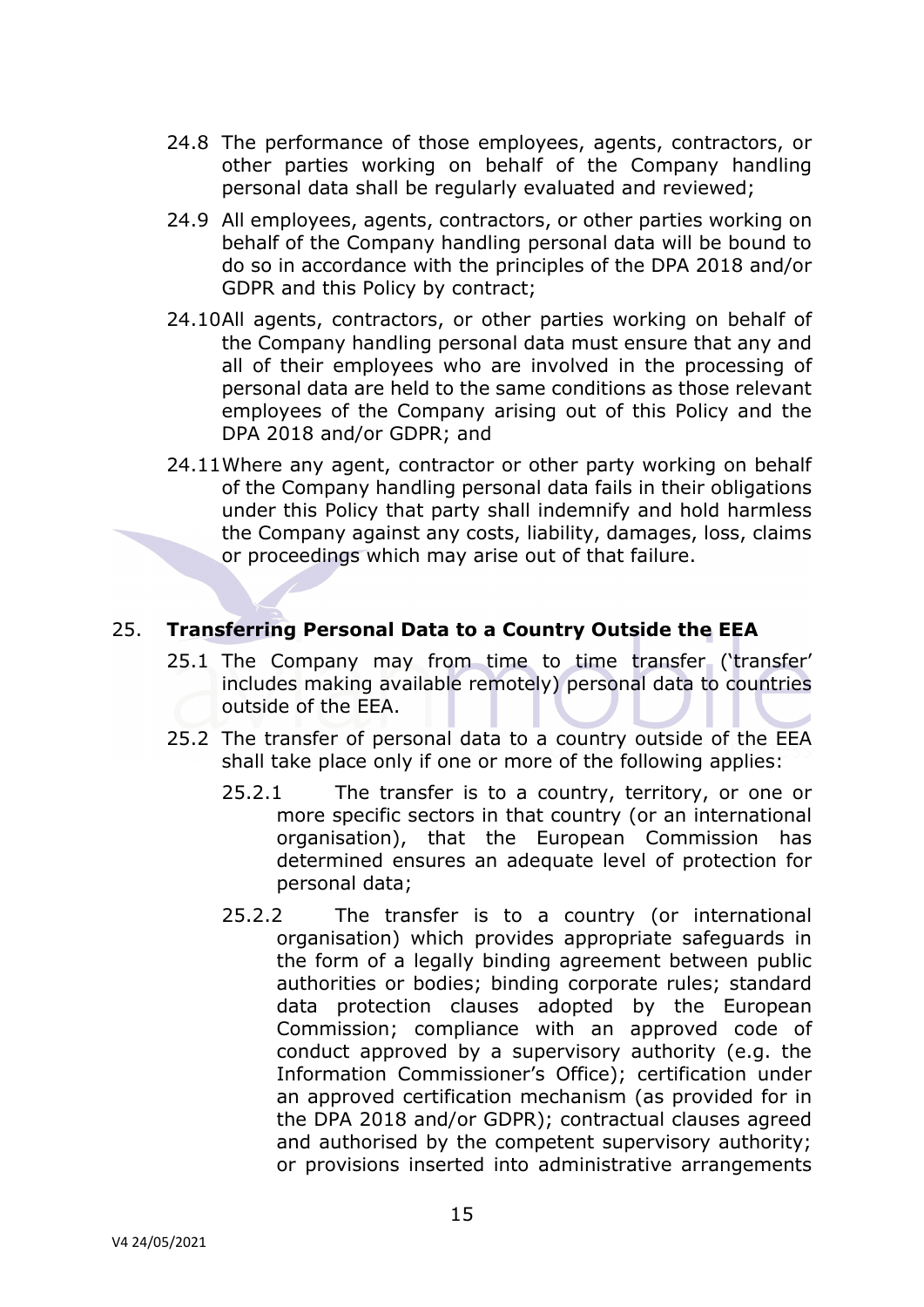between public authorities or bodies authorised by the competent supervisory authority;

- 25.2.3 The transfer is made with the informed consent of the relevant data subject(s);
- 25.2.4 The transfer is necessary for the performance of a contract between the data subject and the Company (or for pre-contractual steps taken at the request of the data subject);
- 25.2.5 The transfer is necessary for important public interest reasons;
- 25.2.6 The transfer is necessary for the conduct of legal claims;
- 25.2.7 The transfer is necessary to protect the vital interests of the data subject or other individuals where the data subject is physically or legally unable to give their consent; or
- 25.2.8 The transfer is made from a register that, under UK or EU law, is intended to provide information to the public and which is open for access by the public in general or otherwise to those who are able to show a legitimate interest in accessing the register. I

### 26. **Data Breach Notification**

- 26.1 All personal data breaches must be reported immediately to the Company's Data Protection Officer.
- 26.2 If a personal data breach occurs and that breach is likely to result in a risk to the rights and freedoms of data subjects (e.g. financial loss, breach of confidentiality, discrimination, reputational damage, or other significant social or economic damage), the Data Protection Officer must ensure that the Information Commissioner's Office is informed of the breach without delay, and in any event, within 72 hours after having become aware of it.
- 26.3 In the event that a personal data breach is likely to result in a high risk (that is, a higher risk than that described under Part 29.2) to the rights and freedoms of data subjects, the Data Protection Officer must ensure that all affected data subjects are informed of the breach directly and without undue delay.